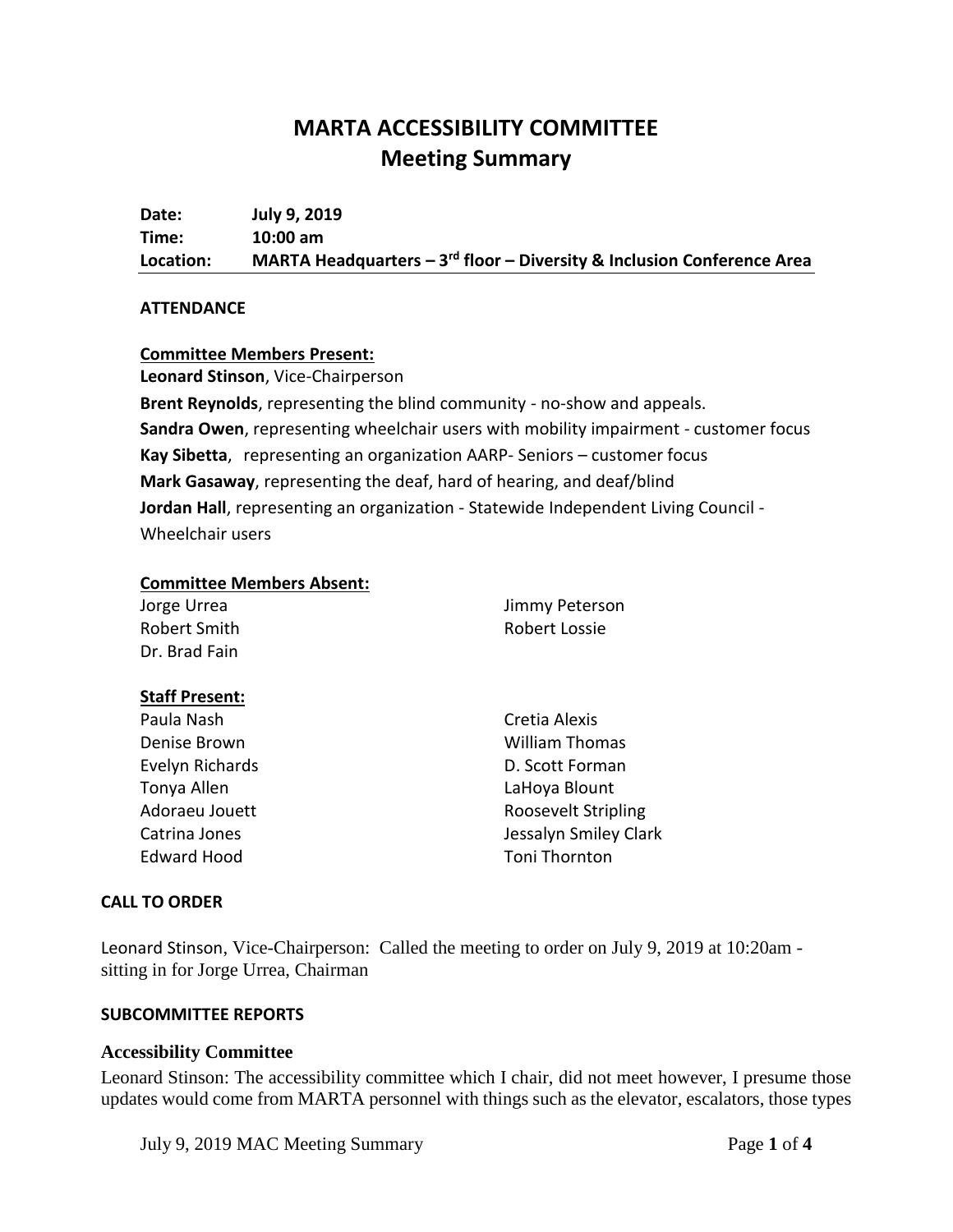of updates. Those were the things on the agenda for the accessibility committee.

## **Customer Focus Committee**

Kay Sibetta: Reported that they were unable to meet last month due to conflict and meetings, illness, et cetera. She reiterated the Committee's three focus areas which are assessment, education, and outreach as well as customer experience. She also reported that she has worked with Toni Thornton, in External Affairs has been helpful in getting the information out to the community about services and public meetings.

#### **No-Show and Appeals Committee**

Brent Reynolds: The no-show appeals process has not been ramped up yet, because there were no appeals. However, that may start ramping it up this month in July. So, there may be appeals in August based on July activity.

## **MARTA Diversity and Inclusion - Executive Director Updates**

Paula Nash: bit about MARTA's GM/CEO and his vision for fiscal year 2020. That is a vision with customer service focus. He wants to put together a panel to give MARTA feedback about customer service. He plans to have a position that is called chief of customer service and that will be one of his C-suite positions he plans to hire and fill sometime within this fiscal year. This position will coordinate and manage wider related programs and activities. Paula will provide more information as they become available.

Summary of Executive Director Updates Discussion: Several Committee members wanted to know the level of involvement the MAC will have with this customer service panel. Paula stated that she believed that the MAC will work in conjunction with the panel, but she offered to get more information to the Committee once the details have been worked out. Committee members suggested that a letter to Mr. Parker from the Committee saying that as the panel is developed that the Chair and vice-chair of the MAC be part of that panel. Paula informed the group that they are welcomed to submit a letter and that she would get the letter to the GM.

## Other Discussions:

Sandra Owen re-introduced a request from the May MAC meeting that the members receive a list of the Committee member terms so that work can be done to fill the vacancies. Paula Nash informed the group the MAC application is online, and Denise Brown informed the group that she reached out to organizations that provide services to individuals with disabilities to help fill the vacant positions. She stated that she would get the list of Member terms out to the Members.

Leonard Stinson – spoke about not getting updates from MARTA such as the AVIS project. Jordan Hall spoke about the escalator and elevator project and the lack of communication with mobility services.

Meeting Attendee Lafayette Wood – reminded the group that at the last MAC committee meeting the representative from MARTA did come and give an extensive update on the AVIS project. He reminded the Committee that she went through it quite thoroughly stating what stations they have done, where it has been completed, the different stations that they plan to go to next. Brent Reynolds also reminded the committee that when the Breeze Project was in the early stages that the Committee was brought in during the early stages and gave MARTA extensive input into the accessible features of the design.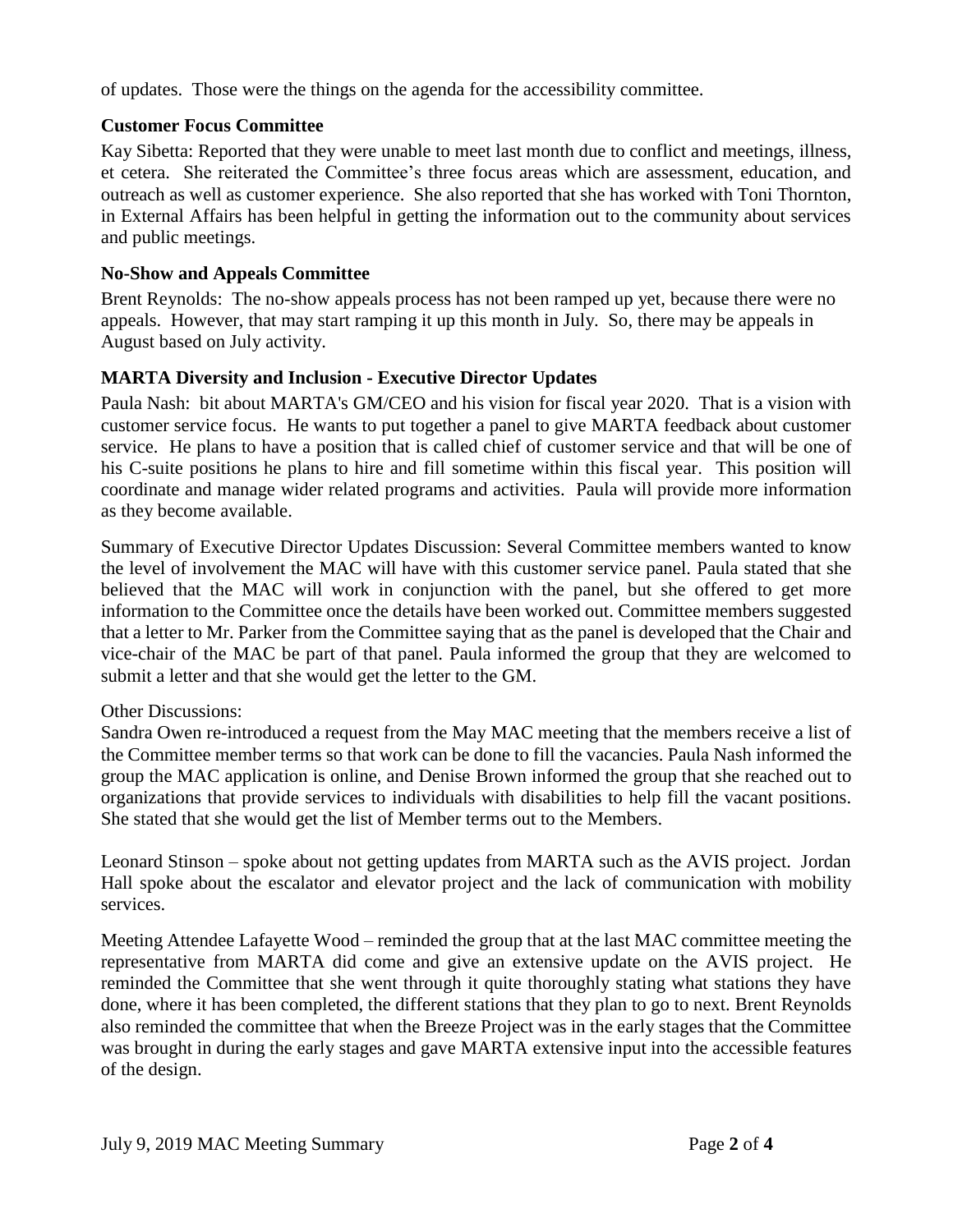Paula Nash – The escalator/elevator problem that Jordan Hall spoke of refers to the Decatur Station. Whether you are an actual mobility patron or not; if you need a ride and the elevator isn't allowing you access, you would contact mobility and get a mobility ride to the next station. Jordan has tried that out a few times and some of her coworkers have also tried that out and it worked fine at least once or twice and then ran into snags where it wasn't happening properly. MARTA is working to correct this issue.

## **MARTA UPDATES**

## **Elevator and Escalator Renovation Project**

William Thomas provided updates on the Elevator and Escalator Renovation Project (see attached report). He also informed the group that he hopes to put an end to the Decatur Station situation discussed above. There will be a meeting on the 25th of July to work out the process with Mobility. Brent Reynolds asked about adding floor announcements to the elevators. Mr. Thomas stated that he consulted with other Transit Authorities to find out if there is something besides what we are doing with Braille and floor signals that helps people get from floor to floor in the facilities and stations. He couldn't come up with anything except for voice enunciation and the chimes. Most of our elevators are two stops. When you get on it; it only goes to one place, so the voice enunciator is not necessary for those elevators. Mr. Thomas also stated that with the agreement that was made with the elevator vendor; the elevators are receptive to the voice enunciator equipment. It is set up to accept it. It is just not an option that was selected at this time. There was much discussion about other possible technologies and Brent Reynolds agreed to obtain the information and pass it along to Mr. Thomas. Mr. Stinson stated that the Committee will send a letter to Mr. Parker asking that adding the voice enunciator be reconsidered as it greatly benefits the blind community.

## **AVIS – Audio Visual Information System**

Catrina Jones the project manager for AVIS. We are up grading 5 thousand speakers and 325 digital signs in all the stations. To date 2 thousand speakers have been installed. MARTA received \$30 million from the state. MARTA expended about 12 to 13 million of that now. The project is 59 percent complete. Work is being done on the east, west, and south line stations. There will be simultaneous information going across the screens and speakers. The MAC members will be invited out to listen to the speakers and provide feedback as to the clarity and volume so that proper adjustments can be made. The software for the signs will not be available until late fall. The MAC members will be invited upstairs on the 5th floor and to bank head station to test the signs. Ms. Jones also reminded the Committee that the MAC members were consulted early in the development stages of this project and participated in several simulations on the  $5<sup>th</sup>$  floor of the HQ building. Many of the members present were not on the Committee at that time.

## **ADA related customer inquiries**

LaHoya Blount. Provided the ADA customer complaints for April. We received 1,033 complaints. 250 were ADA linked. 112 was found valid complaints. Break down by department. Mobility received 213. Mobility maintenance received 16. Mobility reservations and bus operations both received 7. Vertical transportation and planning and development both each received 2 apiece. Facilities mobility eligibility and police received 1 each. Top complaint categories all for late drop off we received 47. 60 late pickups 30 plus minutes. 19 excessive time on vans. 15 no showed. 7 tone of voice. Top non-mobility. Canceled change pickup 2. Incorrect reservation information 2. Elevators and escalators, we received 2. Authority wide 77. Accommodations: Mobility received 32 of those 77. That completes by presentation for April 2019.